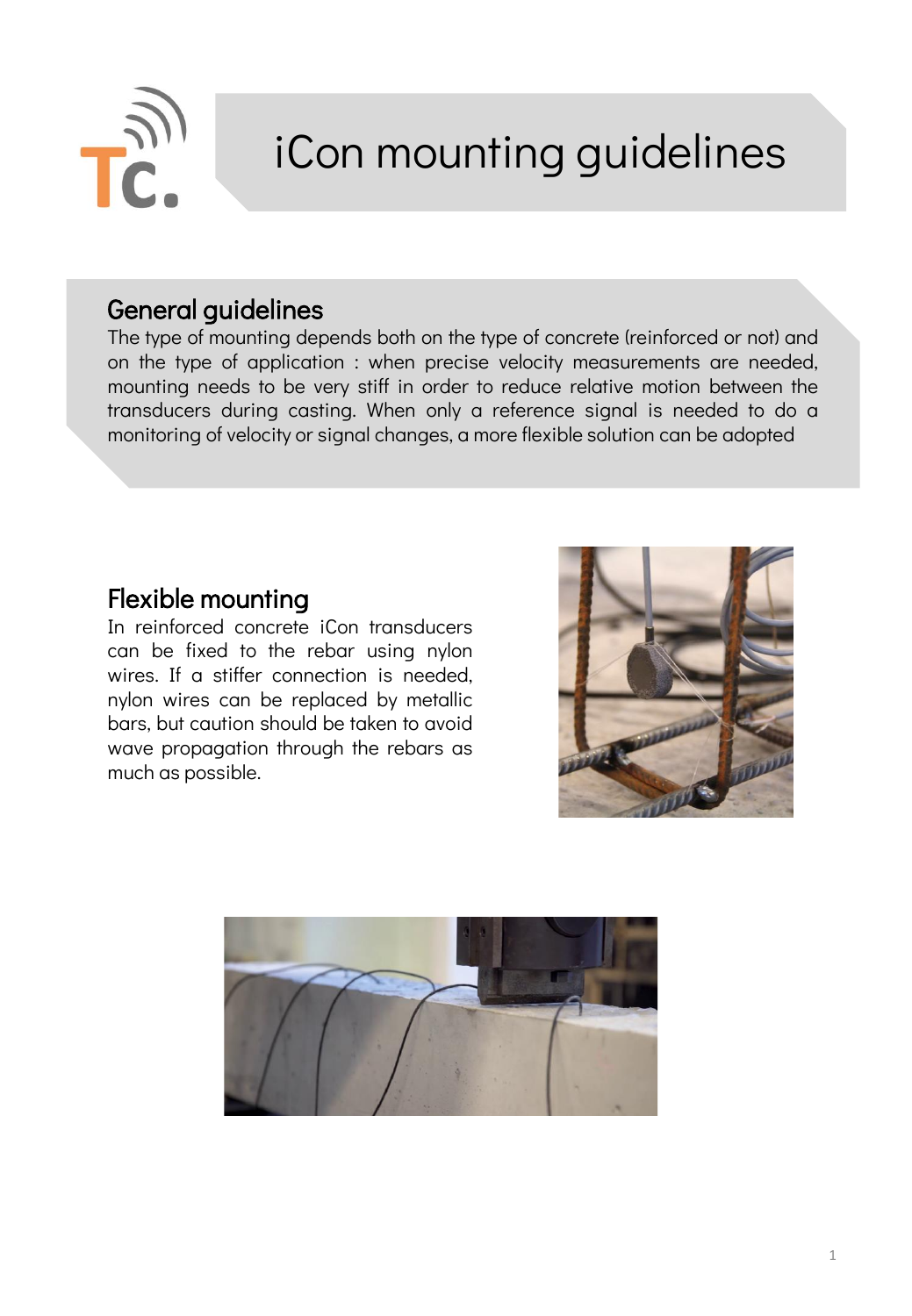

# iCon mounting guidelines



## Stiff mounting

When there are no rebars, an external fixation to the formwork should be designed. An example is given below with a stiff metallic bar attached to external slidable U-shaped fixations to the formwork